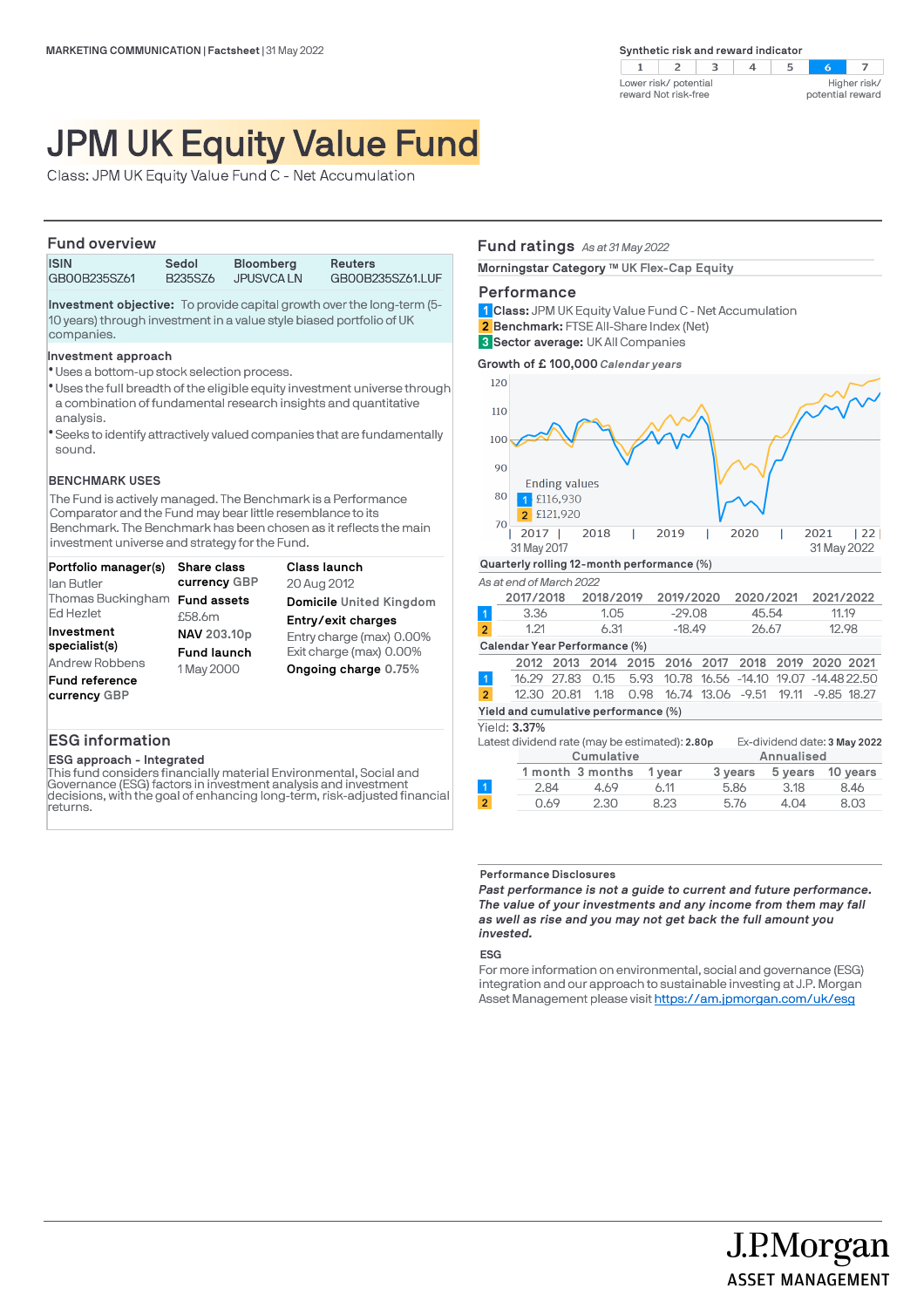### **Portfolio analysis**

| <b>Measurement</b>        | 3 years | 5 years |
|---------------------------|---------|---------|
| Correlation               | 0.97    | 0.95    |
| Alpha (%)                 | 0.10    | $-0.83$ |
| Beta                      | 1.43    | 1.33    |
| Annualised volatility (%) | 22.69   | 18.82   |
| Sharpe ratio              | 0.25    | 0.24    |
| Tracking error (%)        | 8.68    | 7.14    |
| Information ratio         | 0.04    | $-0.11$ |

## **Holdings**

| Top 10                   | Sector                                  | % of assets |
|--------------------------|-----------------------------------------|-------------|
| Shell                    | Oil, Gas And Coal                       | 8.2         |
| <b>HSBC</b>              | Banks                                   | 5.0         |
| BP                       | Oil. Gas And Coal                       | 4.2         |
| AstraZeneca              | Pharmaceuticals<br>And Biotechnology    | 4.1         |
| <b>GSK</b>               | Pharmaceuticals<br>And Biotechnology    | 4.1         |
| British American Tobacco | Tobacco                                 | 3.9         |
| Glencore                 | Industrial Metals And<br>Mining         | 3.5         |
| Rio Tinto                | Industrial Metals And<br>Mining         | 3.0         |
| Anglo American           | Industrial Metals And<br>Mining         | 2.5         |
| Vodafone                 | Telecommunications<br>Service Providers | 2.1         |
|                          |                                         |             |

| Sectors (%)                                        | Compared to benchmark |         |
|----------------------------------------------------|-----------------------|---------|
| Oil, Gas And Coal                                  | 14.6                  | $+3.4$  |
| Banks                                              | 13.0                  | $+4.5$  |
| Industrial Metals And Mining                       | 9.1                   | $+1.4$  |
| Pharmaceuticals And<br>Biotechnology               | 8.2                   | $-2.5$  |
| Tobacco                                            | 5.3                   | $+1.3$  |
| Investment Banking And<br><b>Brokerage Service</b> | 5.0                   | $+2.3$  |
| <b>Industrial Support Services</b>                 | 4.9                   | $+1.7$  |
| Household Goods And Home<br>Construction           | 4.2                   | $+3.0$  |
| <b>Construction And Materials</b>                  | 3.8                   | $+2.4$  |
| Retail                                             | 3.3                   | $+1.7$  |
| Others                                             | 26.1                  | $-21.7$ |
| Cash                                               | 2.5                   | $+2.5$  |